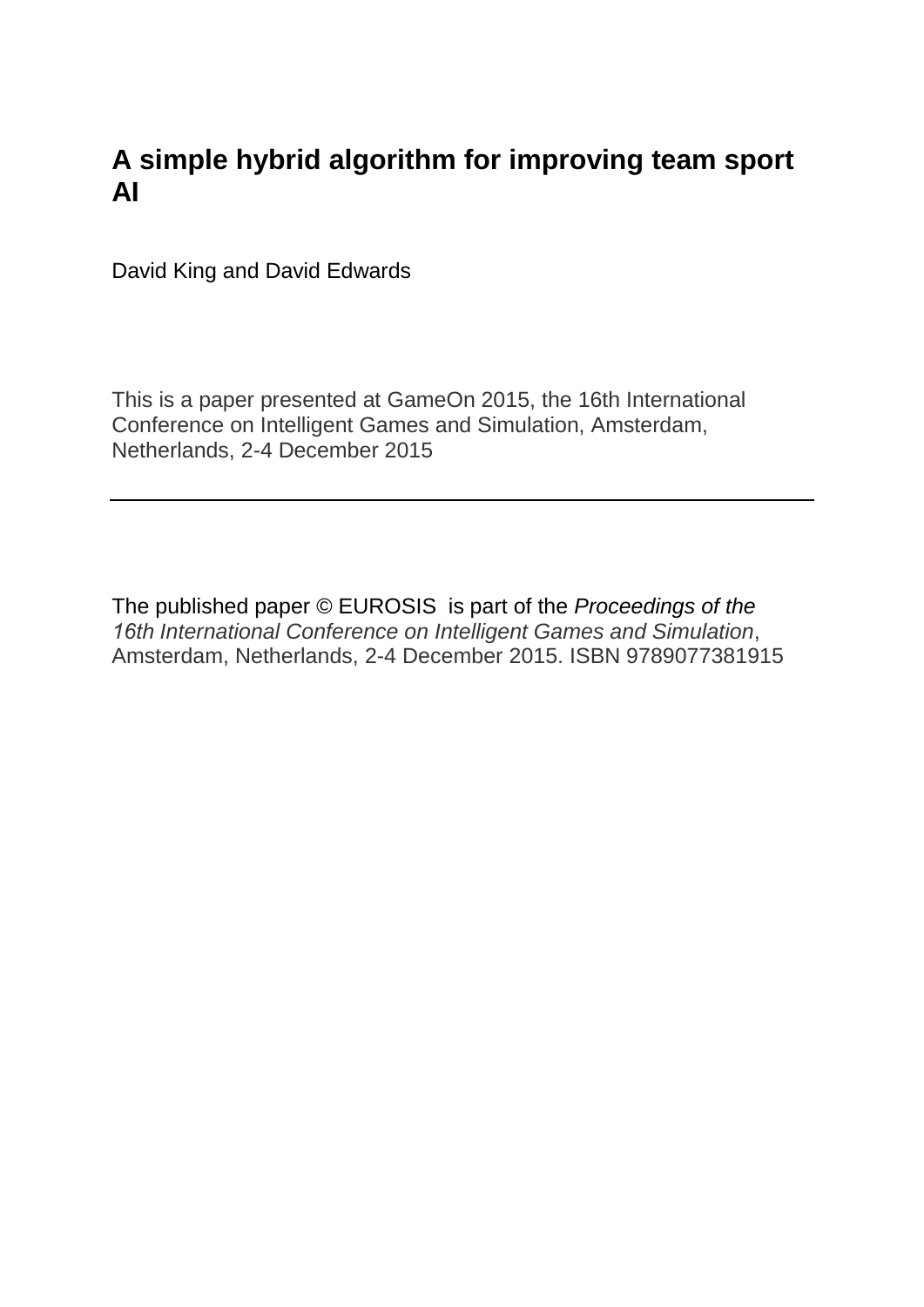# **A SIMPLE HYBRID ALGORITHM FOR IMPROVING TEAM SPORT AI**

David King David Edwards University of Abertay, Dundee 40 Bell Street, Dundee, United Kingdom, DD1 1HG Email: d.king@abertay.ac.uk

#### **KEYWORDS**

Adaptive AI, Fuzzy Logic, N-gram prediction, Team Sports Games.

# **ABSTRACT**

 In the very popular genre of team sports games defeating the opposing AI is the main focus of the gameplay experience. However the overall quality of these games is significantly damaged because, in a lot of cases, the opposition is prone to mistakes or vulnerable to exploitation. This paper introduces an AI system which overcomes this failing through the addition of simple adaptive learning and prediction algorithms to a basic ice hockey defence. The paper shows that improvements can be made to the gameplay experience without overly increasing the implementation complexity of the system or negatively affecting its performance. The created defensive system detects patterns in the offensive tactics used against it and changes elements of its reaction accordingly; effectively adapting to attempted exploitation of repeated tactics. This is achieved using a fuzzy inference system that tracks player movement, which greatly improves variation of defender positioning, alongside an N-gram pattern recognition-based algorithm that predicts the next action of the attacking player. Analysis of implementation complexity and execution overhead shows that these techniques are not prohibitively expensive in either respect, and are therefore appropriate for use in games.

# **INTRODUCTION**

 Artificial intelligence (AI) and video games have always been intrinsically linked. From providing very basic control of enemy characters in the early days of arcade games (the classic example being the ghosts in *Pac-Man* (Namco 1980), to the creation of complex systems that model the behaviour of realistic human characters in more recent titles.

 As the games industry has grown over the years, so too have players' expectations of the perceived level of intelligence and realism exhibited by the enemies they now face. Some in the industry have gone as far as saying that "high-quality game AI has become an important selling point of computer games in recent years" (Tan, Tan and Tay 2011). Conversely, publishing a game that features obviously bad or broken AI is now a sure-fire way to draw harsh criticism from both consumers and the media.

 Whereas some effort has been taken to address the imbalance between graphic fidelity and NPC 'intelligence' in RPG and the like, the same effort does not appear to have been taken when designing team sport games. It is still the case that once the player has established a specific strategy

to defeat the opposition, this tactic will always work and the opposition are unable to learn or adapt to counter these moves. This significantly limits the replayability and shelf life of the game.

 There are many existing AI algorithms capable of incorporating an element of learning/prediction that would be appropriate (Millington 2006). However, the method does not necessarily need to be complex. Decision trees and FSMbased systems form effective frameworks that can be adapted and augmented in various ways to exhibit the desired characteristics. The key issue then is selecting the techniques that are most appropriate in terms of code and implementation complexity; while also achieving the desired adaptive effect in the given situation.

# **ADAPTIVE AI**

 The goal of this project was to create a defensive system that would detect the use of repeated tactics, and react to this attempted exploitation in a behavioural way. For this purpose, adaptive AI can be defined as any algorithm which takes relevant data from the player's actions and changes the behaviour of the AI system in an appropriate way. In this game-specific context there is no definite solution due to the constantly changing nature of the desired gameplay; the goal is to simply improve the AI system in a way that allows it to be less rigid.

#### **METHODOLOGY**

 The first step of developing the simple, adaptive AI was to build a basic ice hockey defence simulation. This system acts as a framework upon which the desired features are implemented separately to allow for comparison of results. It also enables access to necessary input data for the desired algorithms as well as application of their outputs to the defending agents. All adaptive functionality is built on top of this baseline application. Additionally, all data acquisition and processing will occur during execution (online adaption) so that the performance of each algorithm can be analysed. The ice hockey game was built using the Unity3D engine (Unity Technologies 2013).

 A decision tree was implemented for the base framework as there is only really one state that the defenders can be in; defending. This ensures that the decision tree is kept fairly short and easy to visualise and maintain. A FSM would make more sense in a full hockey simulation where both teams can take possession of the puck, and where players can be on the ice or sitting on the bench.

 A basic ice hockey defence was designed and implemented. It features two defending players whose movement and actions are controlled by a decision tree. Two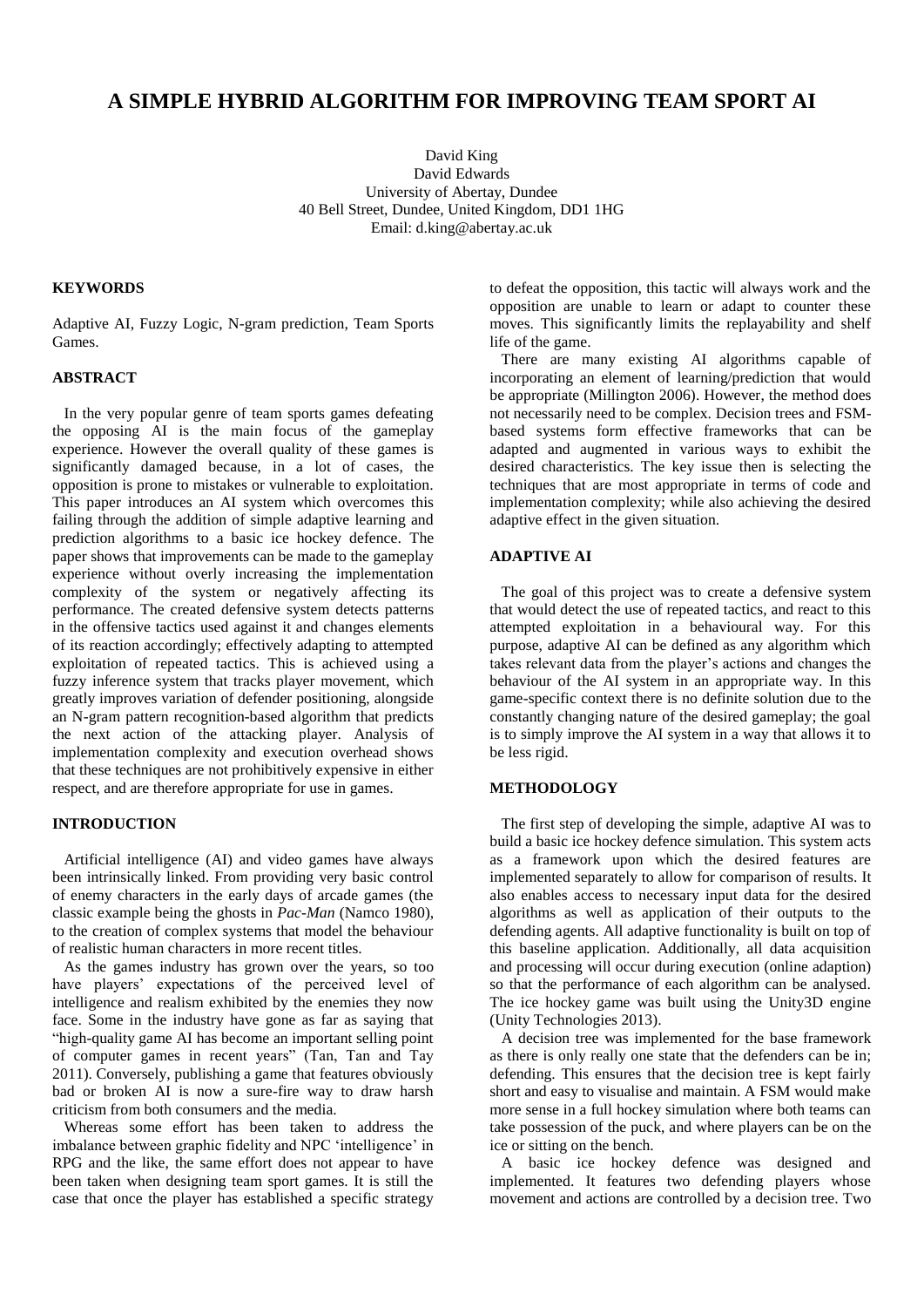attacking players have also been created, and can either be controlled directly by the player or via a choice of three scripted offensive plays that have been created to control them automatically. When the attacking player who possesses the puck enters the defensive zone (he must be the first attacking player to do so, otherwise it would be called offside), the decision tree was activated.

 Trigger boxes are used to detect when the attacking players have entered the defensive end. A vector is drawn from the puck carrier to the goal and this vector is used to position one of the defending players between him and the net. If a second attacker (a passing target for the puck carrier) is also detected, a vector is drawn between the two attackers and used to position one of the defenders between them. These processes can be seen in Figure 1.



Figure 1: Detection Zones and Position Vectors in Created Application.

 The leaves of the decision tree are "block goal" and "take action", which represent actions that the defending players can take. It is at these stages of the defensive process that the adaptive functionality is implemented.

#### **Defender Positioning**

 The first adaptive aspect of the AI is in the positioning of the defender who challenges the puck carrier. A crucial element of this positioning is how far away from the puck carrier the defender will stay. This "offset" is a scalar value that is applied to the position vector of the defending player to move them closer to or further away from the puck carrier. This value is determined by a Fuzzy Inference System (FIS).

 There are two inputs to the FIS. The first is the magnitude of the vector drawn from the puck carrier to the goal (scaled to between 0 and 1) i.e. the current distance from the net. Logically the closer an attacker is to the goal, the more likely they are to shoot. The second input is the "event heat" of the current detection zone (the shaded square area in Figure 1). The event heat is measured separately for each zone, again as a value between 0 and 1. Every time a shot or pass occurs in a zone, a weighted value is added to that zone's heat and another value subtracted from that of other zones (the exact values for which have been reached through an iterative process of trial and error). In this way, repeated actions in the same zone raise its heat very quickly, and the heat of other zones will reduce more slowly. This allows the system to adapt very quickly to repetition, while maintaining some memory of previous choices.

#### **Fuzzy Inference System**

 The initial rule-base for the FIS took the inputs detailed above and combined them as shown in Table 1, the outputs relating to the amount of offset. The rules were initially set up symmetrically, balanced equally between both inputs and the outputs.

|--|

|                   | <b>Distance</b> |        |        |
|-------------------|-----------------|--------|--------|
| <b>Event Heat</b> | Low             | Medium | High   |
| High              | Low             | Low    | Medium |
| Medium            | Low             | Medium | High   |
| Low               | Medium          | $\pi$  | High   |

 Though this seemed like a sensible approach, when applied to the simulation the resulting behaviour appeared rather unresponsive. The puck carrier was allowed far too much space when near the goal and in high-scoring zones that were not very close the net. To balance the defence in a more aggressive way, the rules of the system were changed to those in Table 2.

Table 2: Final Rules of the FIS.

|                   | <b>Distance</b> |        |        |
|-------------------|-----------------|--------|--------|
| <b>Event Heat</b> | Low             | Medium | High   |
| High              | Low             | Low    | Low    |
| Medium            | Low             | Medium | Medium |
| .ow               | ΛW              | Medium | High   |

 As shown, when the distance to the goal is low and the event heat of the current zone is high, the offset output by the system is low. However, the offset should also be low whenever the event heat is high or the distance is low.

 The fuzzy set for the input 'Distance' is shown in Figure 2. The fuzzy set for 'Event Heat' is the same. The domain of each membership function was reached through experimentation both in MATLAB (MathWorks 2014) and using the application. Triangular shapes were chosen for the sake of simplicity; ensuring that fuzzifying the input values was as efficient as possible. The output fuzzy set 'Offset' (Figure 3) also has triangular membership functions. In addition to this, they do not overlap to simplify the defuzzification process.

 The FIS uses the centroid method of defuzzification to generate a crisp numerical value from the fuzzy output that is calculated. Though far from the simplest method of defuzzification, the centroid method is one that gives the most variation of output values (Nurcahyo, Shamsuddin and Alias 2003). Since lack of variation is generally the problem with crisp rule-based implementations, it made sense to select the centroid method for this reason



Figure 2: Input Fuzzy Set 'Distance'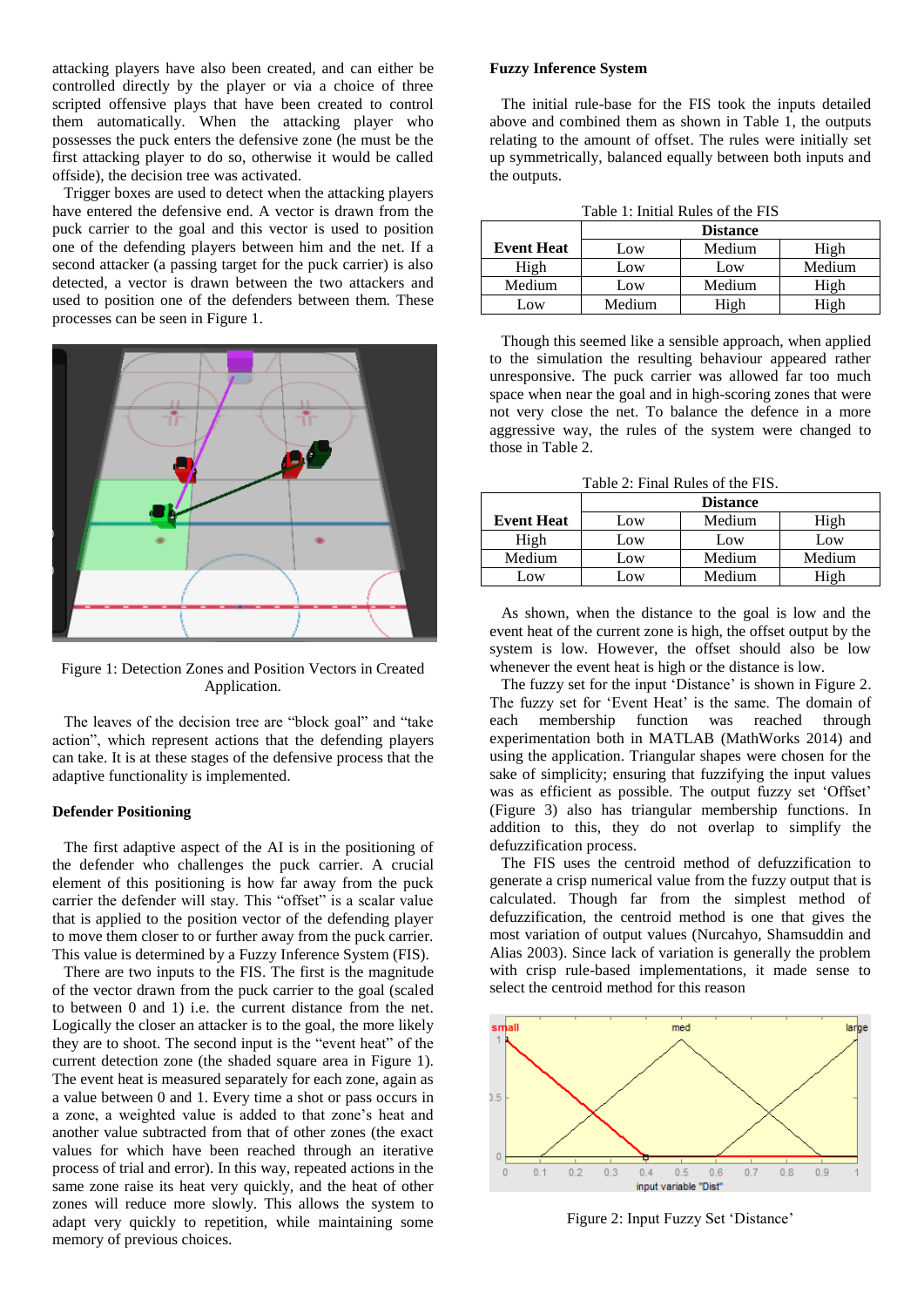

Figure 3: Output Fuzzy Set 'Offset'

Due to the shape of the membership functions, the implemented defuzzification gives an output offset value that is between 0.09 and 0.92. This value is then applied to the defender's offset vector via scalar multiplication, allowing for the gap between the two players to adapt to the given inputs.

#### **Action Prediction**

 Defender positioning is only one component of an adaptive defence. The defender also has to decide whether the attacker is going to shoot or pass and act accordingly. The defensive end has been split in to 9 detection zones, shown in Figure 4. More than one detection zone can be active at any given time. During play each detection zone stores the number of shots and passes that have occurred and then stores the previous ten events as an ordered string of Char objects.



Figure 4: Detection Zones in the Defensive End.

#### **N-gram Pattern Recognition**

 The action prediction implemented in the application is a 3-gram string-matching algorithm (Muise. et al. 2009). A shot is stored as an 'S', and a pass as a 'P'. An example event history from the completed application is shown in Figure 5. When an event is likely to occur (event heat  $> 0.5$ ), the history of the current zone will be analysed. In this 3 gram method, the algorithm takes the last 2 events (P and S, in this case) and searches the history for instances of this pattern. The event that follows this pattern most often (another pass, in the above case) is then chosen to be the next predicted action. However, if the previous two actions have not occurred in that order before, the algorithm will be unable to



Figure 5: Event History of the Current Active Zone.

predict what the next action will be. For this reason, a final piece of work was carried out in this area.

#### **Probability and N-gram Combination**

 A combined action prediction system was created. It simply carries out the previously described n-gram stringmatching, and if no event can be predicted by that method, reverts to a probabilistic approach. When the event heat of the current active area is above 0.5, the total number of passes and shots for that area is compared, and the one with the larger volume is predicted to be the next action chosen by the player. If they are equal, the defence will play safe and predict a shot.

#### **EVALUATION**

#### **Defender Positioning**

 Presented below are the graphed results of the FIS controller compared to a simple Crisp Rule Based System using the same rule base. One run with no event heat present (Figure 6), one with medium event heat present in the first zone (Figure 7) and a final run with high event heat in zone 1 (Figure 8) have been simulated. It should be noted that the sudden drops shown at the start of the second and third graphs are due to the puck carrier first entering the defensive zone.

 As expected, the output from the crisp rule-based system is distinctly rigid and unvaried. The FIS offset values show a much greater degree of variance, resulting in a greater range of output values. Both systems seem to react to the combination of inputs in similar ways, suggesting that they both allow for a similar degree of adaption; though this is to be expected since they make use of the same rule set.

#### **Action Prediction**

 Each of the three methods of action prediction (probabilistic, pattern recognition and combination) have been presented with a set of defined historical data. Table 3, shows the action predicted by each when exposed to the given string of event history. 'S' denotes a shot, 'P' a pass and an 'E' signifies that no action could be predicted. Though the pattern recognition method could handle this in a number of ways (default to predicting a shot, carry out previous chosen action, choose one at random, etc.), this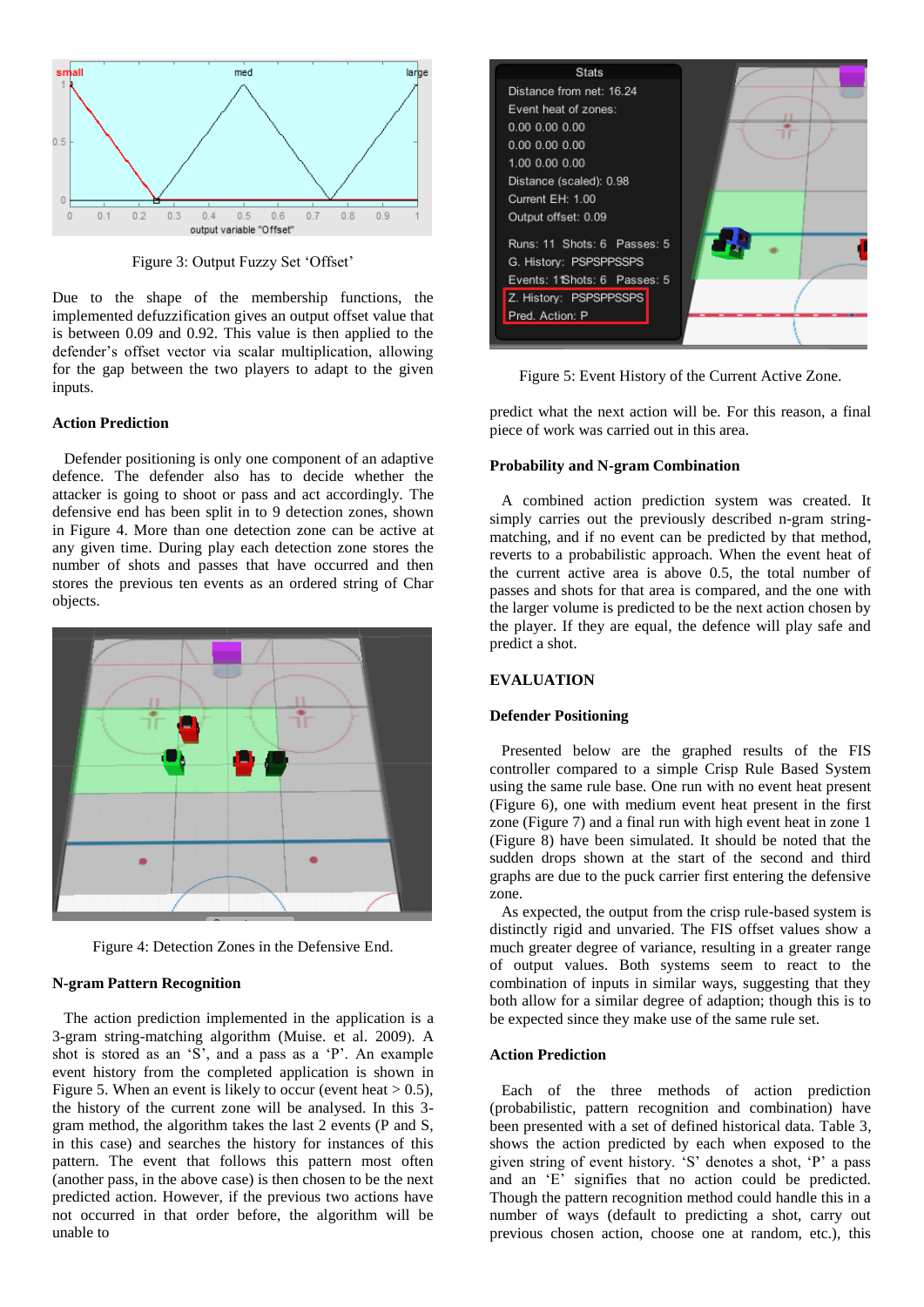

Figure 6: Results with no Event Heat and Decreasing Distance



Figure 7: Results with Medium Event Heat in the First Zone



Figure 8: Results with High Event Heat in Zone 1

Table 3: Predicted Actions When Exposed to Historical Data

| <b>History</b>     | Desc.  | Prob. | <b>Pattern</b> | Comb. |
|--------------------|--------|-------|----------------|-------|
|                    | 10S    |       |                |       |
| <b>SSSSSSSPPP</b>  | 7S, 3P |       |                |       |
| <b>SPSPSPSPSP</b>  | 5S, 5P |       |                |       |
| <b>SSPSSPSSPS</b>  | 7S, 3P |       |                |       |
| <b>PSSSPSPSPS</b>  | 6S, 4P |       |                |       |
| <b>PPSPPSPPSS</b>  | 6P, 4S |       | E              |       |
| <b>SSSSSSSSSSP</b> | 9S. 1P |       |                |       |

would not be a meaningful prediction and therefore has not been implemented for these results.

#### **Complexity**

 The complexity of each adaptive algorithm is displayed in Table 4. For comparison, the basic decision tree-based defence logic is included at the top.

| <b>Technique</b> | Lines of code | CPU time (ms)    |
|------------------|---------------|------------------|
| Decision tree    | 281           | between 0.02 and |
| defence          |               | 0.05             |
| NC - Crisp rule- | 99            | 0.01             |
| based            |               |                  |
| $NC$ - $FIS$     | 438           | 0.01             |
| AP - Probability |               | 0.01             |
| AP - Pattern     | 85            | 0.03             |
| Recog.           |               |                  |
| AP - Combination | 89            |                  |

Table 4: Complexity of Implemented Techniques

#### **DISCUSSION**

 The main issue with evaluating gameplay systems such as those created is that there is often no real scientific way of measuring success in this context. While it is easy to test whether the defender is close to the puck carrier when they should be, it is much harder to say how effective a prediction algorithm is when the next action the player will take cannot be known. For this reason, there is bound to be an inherent level of subjectivity in any analysis of most created game AI systems. That said, much effort has been made to avoid bias both in the implementation of each algorithm and now in their discussion.

 The overall results of the project (in terms of what has been created) are generally positive. Multiple methods of creating each desired feature have been researched, designed, implemented and tested. A robust application has been created, which showcases different adaptive AI algorithms in a relevant team sports context.

 As shown in the graphs for Defender Positioning, there is a clear difference in the amount of output variation given by the FIS in comparison with a Crisp Rule-Based System. The FIS produces a greater array of different offset values than the crisp rule base does, and covers a wider range of the given domain. Though the range of values given by the rulebased system is somewhat due to implementation choice, there is no way around the lack of variation that results from using such a system. For this reason, if variation in terms of resulting values is desired when implementing a numerical control system of this kind, the FIS is clearly the better choice. The increased variation given by the FIS will make it appear to react in a more natural, realistic way.

 Another thing worth noting is that the created system is far too precise in nature, even with the stated increase in variation provided by the FIS. In a sport as fast-paced as ice hockey, it is entirely unnatural for defending players to always be exactly in the right position. For this reason, it would be a good idea to add some kind of constrained random adjustment to the blocking defender's position vector. This would serve to ensure that some shots would actually make it past them.

 As for the Action Prediction the purely probabilistic method has the distinct advantage of always being able to return a meaningful prediction, as long as at least one event has occurred in the current zone. This means that it is rapid to detect when an action is being repeated. It does not need to wait for sufficient history data to analyse properly. The ngram method relies on sufficient history data being present